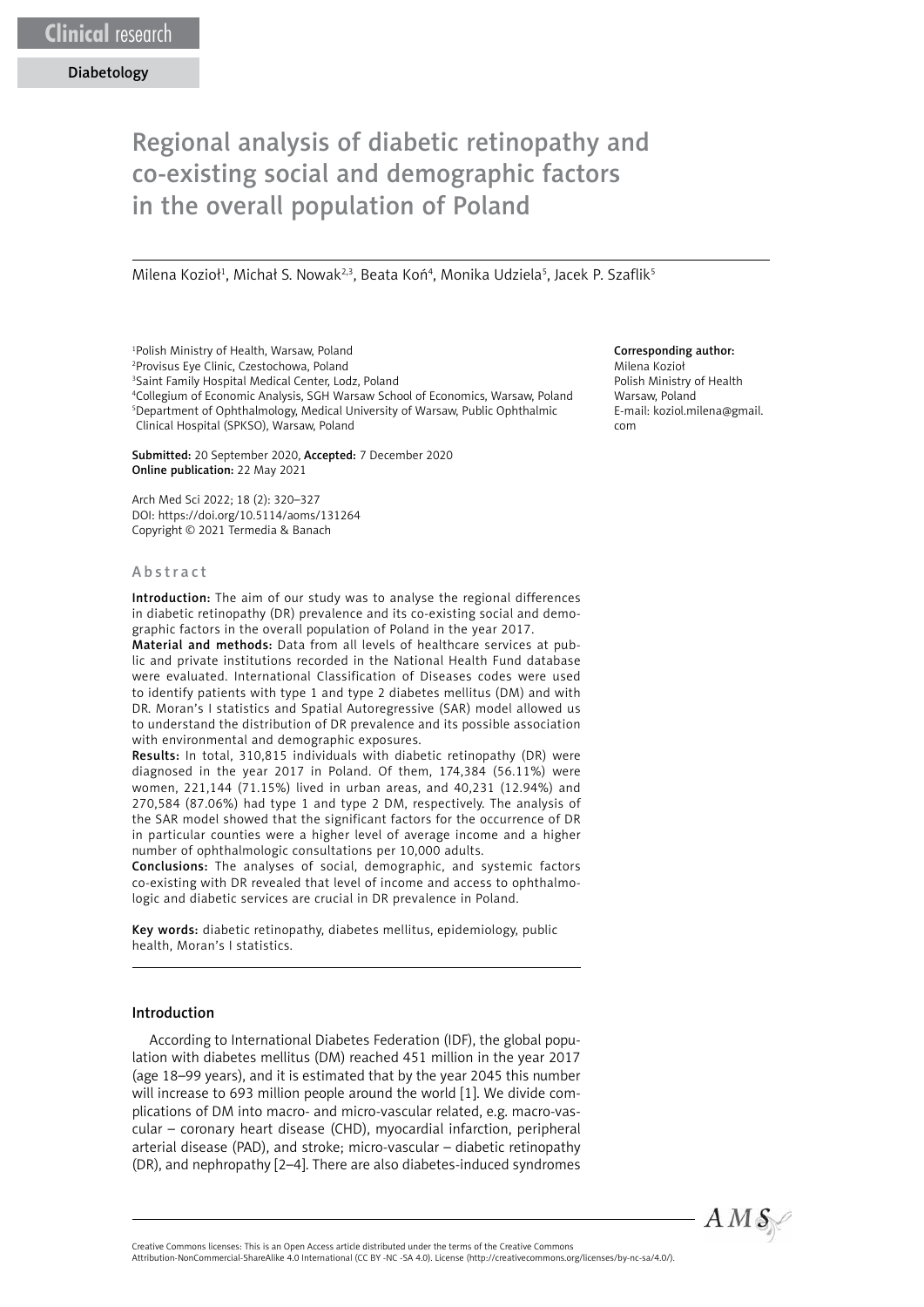like diabetic foot syndrome, which has recently been associated with adverse effects on brain function [5, 6]. The incidence of DR is falling, probably due to better management of glucose levels, lipid abnormalities, and hypertension. Nonetheless, DR is still the most vision-threatening complication, and the crude prevalence (at all ages) of visual impairment and blindness caused by DR increased significantly between the years 1990 and 2015 with respect to the global population [7–9]. There is a great number of articles concerning the prevalence, developing factors, and current treatment strategies of DR, and geographical analysis with advanced statistical methods could result in interesting new conclusions in terms of the origin of the disease and the organization of healthcare systems. However, the number of studies showing the geographical analysis of the prevalence of DR and co-existing social and demographic factors is limited [10–12].

The logic behind using geography to study disease or health care comes from the realization of factors resulting in non-uniformity of disease distribution [13–15]. These factors include social, economic, environmental, and genetic ones. All these factors may have spatial distributions influencing the incidence of a disease. Geographic information systems with spatial analytical methods are helpful in the study of health status and health care delivery [16]. That approach is extremely useful in the case of analysing outbreaks of contagious diseases like malaria or mumps [17, 18]. However, the literature review covers the large use of such methods in case of non-contiguous diseases, e.g. leukaemia [19]. This approach allows us to statistically verify the regions of either extremely high or low prevalence of diseases. In addition, the knowledge of spatial properties and disease patterns allows the planning of a health care service in a rational manner and meets the needs of patients.

The aim of our study was to analyse the regional differences in diabetic retinopathy prevalence and its co-existing social and demographic factors in the overall population of Poland in the year 2017.

### Material and methods

The present study was co-financed by the European Union funds through the European Social Fund under the Operational Program of Knowledge Education and Development and was a part of the Polish Ministry of Health project "Maps of Healthcare Needs – Database of Systemic and Implementation Analyses" [20, 21]. The study design was a nation-wide survey. The Republic of Poland is the largest Central European country, with a population of 38,422,346

people (in the year 2017), mostly of middle socio-economic status [22]. The area of Poland is 312,679  $km^2$ , and Poland is divided into 16 voivodships and 380 counties in terms of administrative division. The population data and socio-demographic information of the counties for the year 2017 were obtained from the Central Statistical Office of Poland [22]. For the purpose of this study, the Polish National Health Fund (NHF) database, the only public insurer in Poland, was retrospectively analysed [23]. The NHF database records data from all levels of healthcare services at public and private institutions in Poland and compiles both medical and personal data including age, sex, place of residence, and identification number (PESEL) of each individual patient. The medical data include diagnoses coded according to the International Classification of Diseases, 10th Revision (ICD10) and unique NHF codes. The NHF database also contains the records of all medications purchased by the Polish patients in pharmacies, which were reimbursed by NHF. In the first part of the study, for each patient in the years 2013–2017, DM type 1 and type 2 was identified with ICD-10 codes E10 and E11, respectively. All diagnoses were then confirmed if the patient purchased antidiabetic drugs (and/or insulin) during the study period. Following that, DR was identified in DM patients using the ICD-10 codes H36.0, H36.8, and H35.8 during 2013–2017. The overall prevalence of DR and DM in Poland in 2017 was the total number of individuals who were alive on 31 December 2017 and occurred in the NHF database during 2013-2017 with DR and DM, respectively.

#### Statistical analysis

For statistical analysis, the socio-demographic data of all patients including age, sex, and place of residence were anonymously recorded. In the first part of the statistical analysis, the spatial analysis was conducted, which provides opportunities to understand the spatial distribution of diseases and the possible association between its environmental and demographic exposures [13, 17–19]. There are numerous methods for testing clustering in data. The method that is widely used by epidemiologists is the one developed by Patrick Alfred Pierce Moran [11]. Moran's Index is a weighted correlation coefficient that is used to measure deviation from spatial randomness and has the form as below:

$$
I = \frac{N}{\sum_{i} \sum_{j} w_{ij}} \frac{\sum_{i} \sum_{j} w_{ij} (x_i - \overline{x}) (x_j - \overline{x})}{\sum_{i} (x_i - \overline{x})^2}
$$

where *N* is the number of spatial units, in this study denotes a number of counties (380):  $x_{i}$  and  $x_{j}$  are values of a variable of interest (retin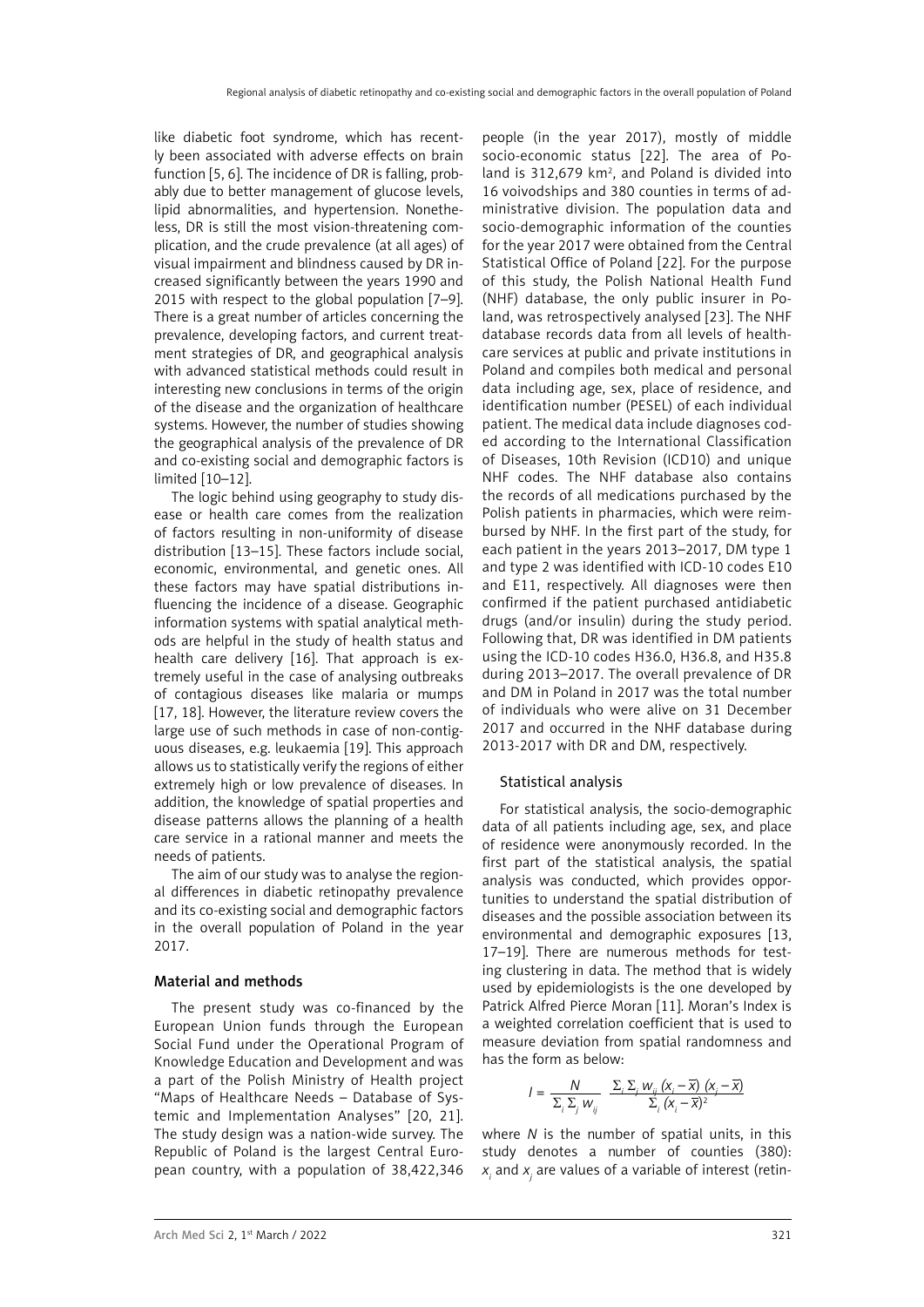opathy prevalence per 10 k population) for  $i, j =$ 1,..., 380,  $\bar{x}$  is the mean of variable of interest, *w*<sub>ij</sub> denotes an element of spatial weights matrix,  $w'_{ii}$  is zero either when  $i = j$  or 2 counties *i*, *j* are totally separated in terms of the common border (queen neighbourhood). When 2 counties share a border, the weight is equal to 1. The values of *I* range from –1 (perfect dispersion) to +1 (perfect clustering) [24–26].

The next part of the statistical analysis was to identify the variables explaining the differences in retinopathy prevalence values among counties. It was important to consider a spatial approach because the assumption of the observation's independence is no longer valid. Due to this argument the Spatial Autoregressive (SAR) model was used. The SAR model is an OLS (ordinary least squares) method with correction related to autocorrelation defined by the spatial-weights matrix [19]. The factors used to explain the differences in the prevalence in diabetic retinopathy in the counties of Poland were grouped into 3 categories: epidemiological, sociodemographic, and accessibility/ quality. All details of the factors used to explain the differences in the prevalence of diabetic retinopathy in the counties of Poland are presented in Table I. To build the model, each variable was transformed, i.e. divided by the median value of the variable, which enables us to interpret the results of the model in terms of median values, which is especially useful, in particular when the factors are in different scales. Before building the model the normality of the dependent variable was verified. Box-Cox transformation and Shapiro-Wilk test ( $p = 0.08$ ) revealed that the logarithmic transformation met the assumptions of normality. In addition, the collinearity of explanatory variables was verified. The value of the variance inflation factor (VIF) was up to 3 for each variable that indicated a lack of collinearity. The adjusted  $R<sup>2</sup>$  was used to validate the goodness of the model. R statistical software V. 3.5.2, including the 'spdep' package [19], was used for all analyses. The study adhered to the tenets of the Declaration of Helsinki for research involving human subjects, and the study protocol was approved by the Polish Ministry of Health, which is entitled by the law of the Republic of Poland to process the National Health Fund data.

## Results

In total, 310,815 individuals with DR were diagnosed in the year 2017 in Poland. Of them, 174,384 (56.11%) were women, 221,144 (71.15%) lived or had lived in urban areas, and 40,231 (12.94%) and 270,584 (87.06%) had type 1 and type 2 DM, respectively. Because 99.8% of the individuals in the DM population were adults, all the presented statistics were calculated per adult population in Poland. Figure 1 shows the DR prevalence per 10,000 population in the counties of Poland in the year 2017.

There are groups of counties with either high or low values of retinopathy prevalence in Poland in terms of quantiles values. The spatial dependence between the counties was statistically verified with Moran Index I (Figure 2). The *I* value equalled

Table I. The factors used to explain the differences of the prevalence of diabetic retinopathy in the counties of Poland

| Variable                  | Description                                                                                                                                                                                                                                 | Category              |
|---------------------------|---------------------------------------------------------------------------------------------------------------------------------------------------------------------------------------------------------------------------------------------|-----------------------|
| DR prevalence             | DM prevalence per 10,000 adults in a county                                                                                                                                                                                                 | Explanatory variable  |
| Income                    | The median of income in a county                                                                                                                                                                                                            | Socio-demographic     |
| Age $65+$                 | Share of population aged 65 years or more in a county                                                                                                                                                                                       | Socio-demographic     |
| Urban living              | Share of population living in the urban area in a county                                                                                                                                                                                    | Socio-demographic     |
| DM prevalence             | DM prevalence per 10,000 adults in a county                                                                                                                                                                                                 | Epidemiological       |
| <b>DIAB</b> consultations | The number of diabetes specialist consultations in NHF database<br>per 10,000 adults in a county                                                                                                                                            | Accessibility/quality |
| <b>OPT</b> consultations  | The number of ophthalmological consultations in NHF database<br>per 10,000 adults in a county                                                                                                                                               | Accessibility/quality |
| DIAB consultations GP     | The number of GP diabetic consultations per 10,000 adults in<br>a county                                                                                                                                                                    | Accessibility/quality |
| OPT distance              | The average distance to an ophthalmologist in a county. The<br>distance was defined as the shortest distance between the centre<br>of the county of the patient's residence and the centre of the<br>county of the ophthalmological service | Accessibility/quality |
| DIAB distance             | The average distance to a diabetes specialist in a county.<br>The distance was defined as the shortest distance between the<br>centre of the county of the patient's residence and the centre of<br>the county of the diabetic service      | Accessibility/quality |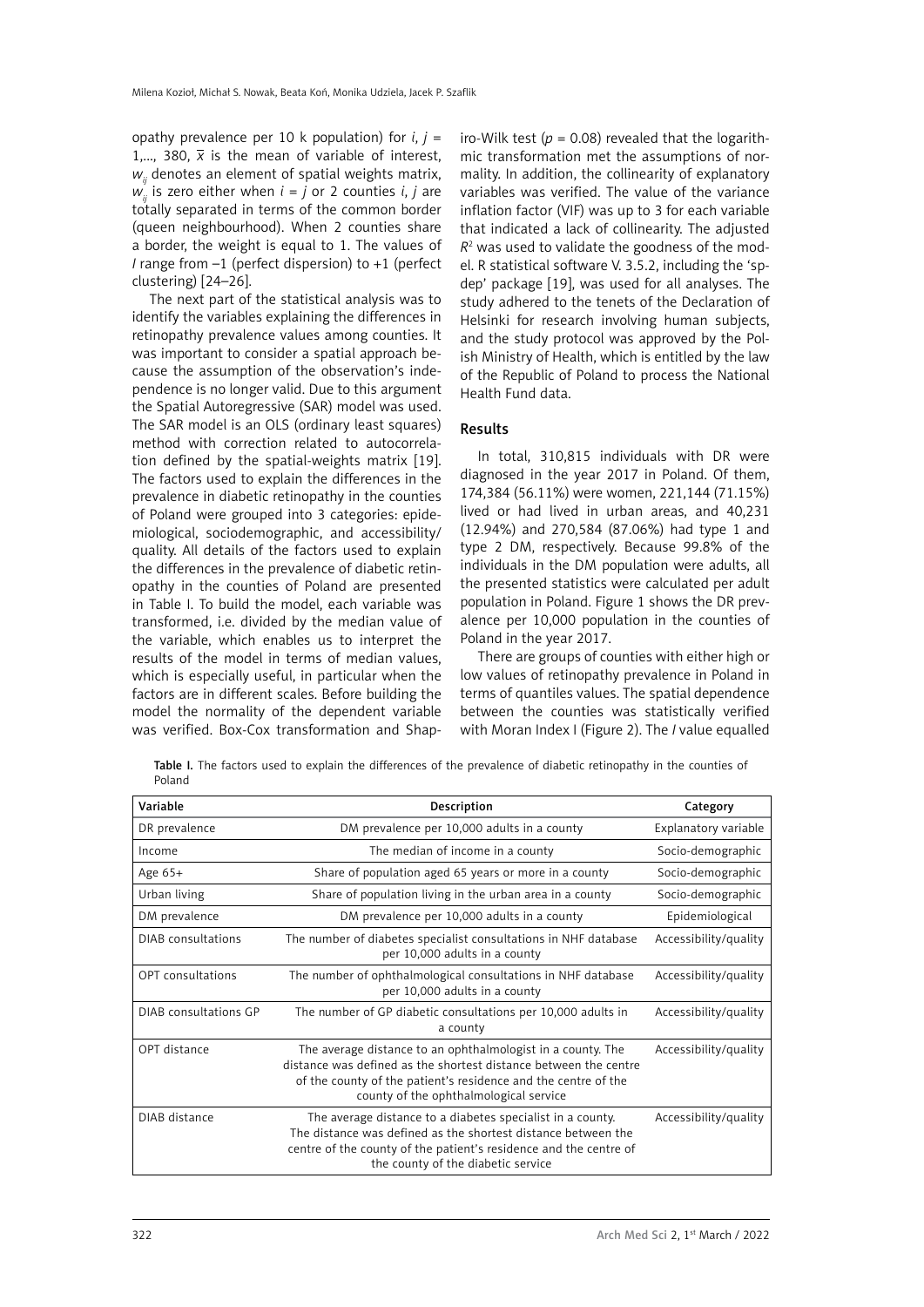

Figure 1. The prevalence of diabetic retinopathy (A) and diabetes mellitus (B) per 10,000 population in the counties in Poland in 2017



Figure 2. The analysis of spatial dependence between the counties with Moran Index I

0.18 and is statistically significant (*p* < 0.001). The 'hot spots' (the counties of high retinopathy prevalence are surrounded by counties of high retinopathy prevalence) and 'low spots' (groups of counties of low retinopathy prevalence) indicate that the distribution of DR is not random in Poland. The highest DR prevalence occurred in the southwest part of Poland and in many counties of the north and east of Poland. The lowest DR prevalence occurred mainly in the centre of Poland. DM prevalence in Poland also is demonstrated on the map in Figure 1.

Relatively low values of DM prevalence were found in the eastern part of the country in comparison to the western part. To evaluate the factors of retinopathy occurrence in the counties the SAR model was built. The descriptive statistics of each variable used in the model are presented in Table II and indicate the differentiation among counties' values.

The median number of subjects with DM and DR per county was 823.39 and 72.67, respectively. The median of average earnings among counties was about 3146.48 PLN (804.27 USD), whereas the difference between the richest and the poorest county was shown to be of value about 3825.64 PLN (977.86 USD). The median of the number of diabetic and ophthalmologic consultations per 10,000 adults was 2736.09 and 713.85, respectively. In addition, access to ophthalmologic and diabetic specialists (measured as the number of consultations per adult population) varied among counties (Figure 3). The analysis of the SAR model showed that average earnings were a significant factor for the occurrence of DR in the counties (Table III). A 10% increment of income in relation to the income median increased the retinopathy prevalence by 10.9%. In terms of absolute values, an increase in income of about 300 PLN (76.73 USD) in counties caused a increase of DR preva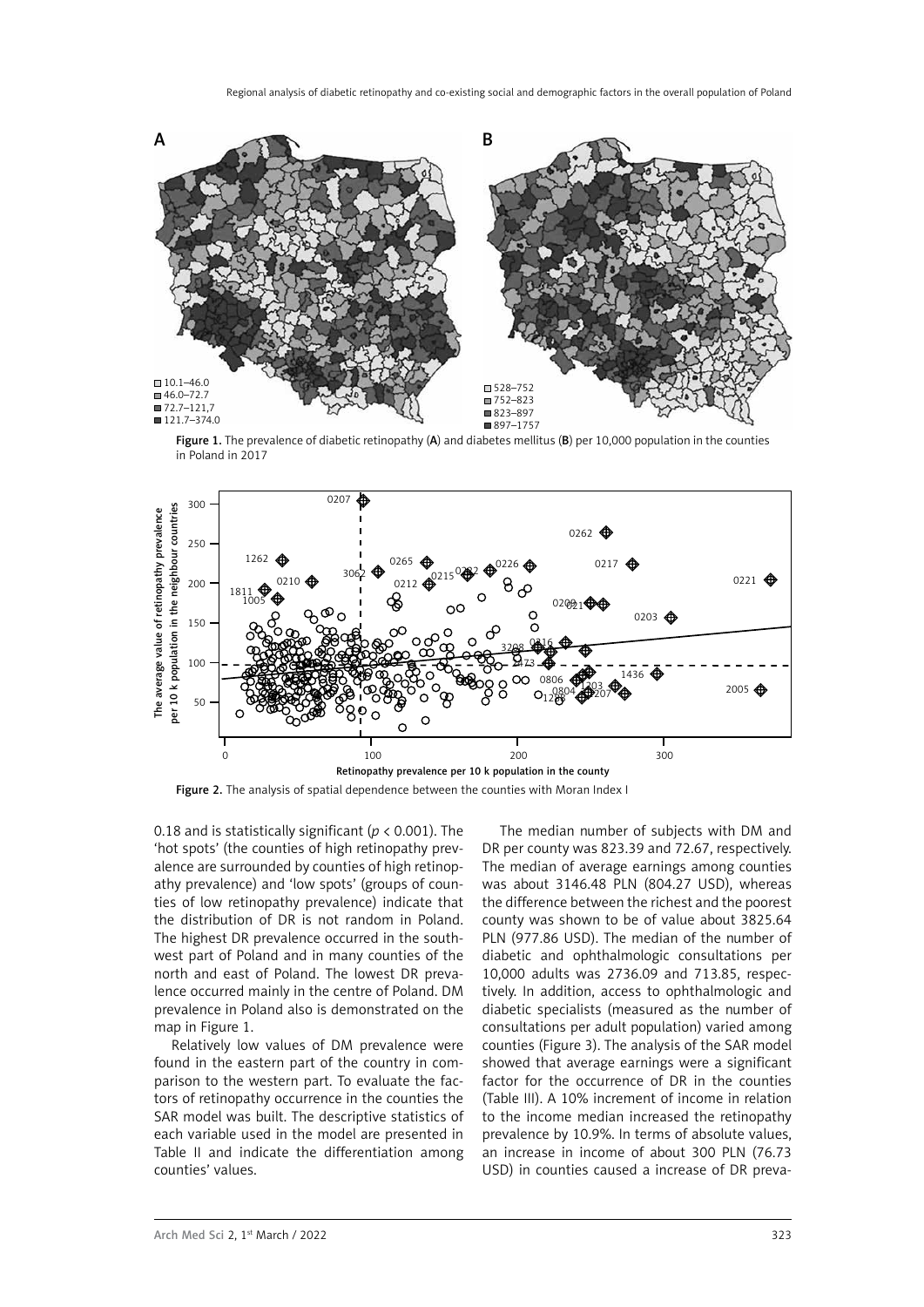Milena Kozioł, Michał S. Nowak, Beata Koń, Monika Udziela, Jacek P. Szaflik

| Parameter             | Minimum in the<br>counties | Median in the<br>counties | Maximum in the<br>counties | SD in the counties |
|-----------------------|----------------------------|---------------------------|----------------------------|--------------------|
| DR prevalence         | 10.10                      | 72.67                     | 373.96                     | 64.31              |
| Income                | 2487.05                    | 3146.84                   | 6312.69                    | 435.27             |
| Age $65+$             | 0.11                       | 0.16                      | 0.26                       | 0.02               |
| Urban living          | 0.00                       | 0.46                      | 1.00                       | 0.27               |
| DM prevalence         | 527.98                     | 823.39                    | 1757.17                    | 111.95             |
| DIAB consultations    | 45.13                      | 713.85                    | 4154.73                    | 615.13             |
| OPT consultations     | 146.63                     | 2736.09                   | 11055.81                   | 1660.21            |
| DIAB consultations GP | 435.88                     | 1909.48                   | 5763.62                    | 733.14             |
| OPT distance          | 0.00                       | 10.83                     | 40.74                      | 6.17               |
| DIAB distance         | 0.00                       | 11.34                     | 73.97                      | 9.98               |

|  | Table II. The primary statistics of variables used in the SAR model |  |  |  |
|--|---------------------------------------------------------------------|--|--|--|
|--|---------------------------------------------------------------------|--|--|--|



Figure 3. The number of diabetic consultations (A) and ophthalmologic consultations (B) per 10,000 adult population in the counties in Poland in 2017

| Variable              | Coefficient estimate | 2.5% CI | 97.5% CI | P-value    |
|-----------------------|----------------------|---------|----------|------------|
| (Intercept)           | 0.812                | 0.745   | 0.886    | $< 0.001*$ |
| Earnings              | 1.109                | 1.041   | 1.182    | $0.001*$   |
| Age $65+$             | 1.019                | 0.963   | 1.080    | 0.51       |
| Urban living          | 1.000                | 0.983   | 1.017    | 0.995      |
| DM prevalence         | 1.110                | 1.047   | 1.176    | $< 0.001*$ |
| DIAB consultations    | 0.988                | 0.977   | 1.000    | $0.041*$   |
| OPT consultations     | 1.022                | 1.006   | 1.038    | $0.007*$   |
| DIAB consultations GP | 1.005                | 0.986   | 1.023    | 0.619      |
| OPT distance          | 0.993                | 0.975   | 1.011    | 0.428      |
| DIAB distance         | 0.991                | 0.980   | 1.002    | 0.098      |

Table III. SAR model results for diabetic retinopathy social and demographic risk factors in the counties of Poland

*\*Statistically significant.*

lence of 8 per 10,000 adults. The DR prevalence in the county was also highly influenced by the DM prevalence 82 per 10,000 adult people higher DM prevalence in the county causes 7 per 10,000

adult people higher DR retinopathy. Furthermore, the accessibility to medical services proved to be statistically significant. The increase in the number of ophthalmologic consultations according to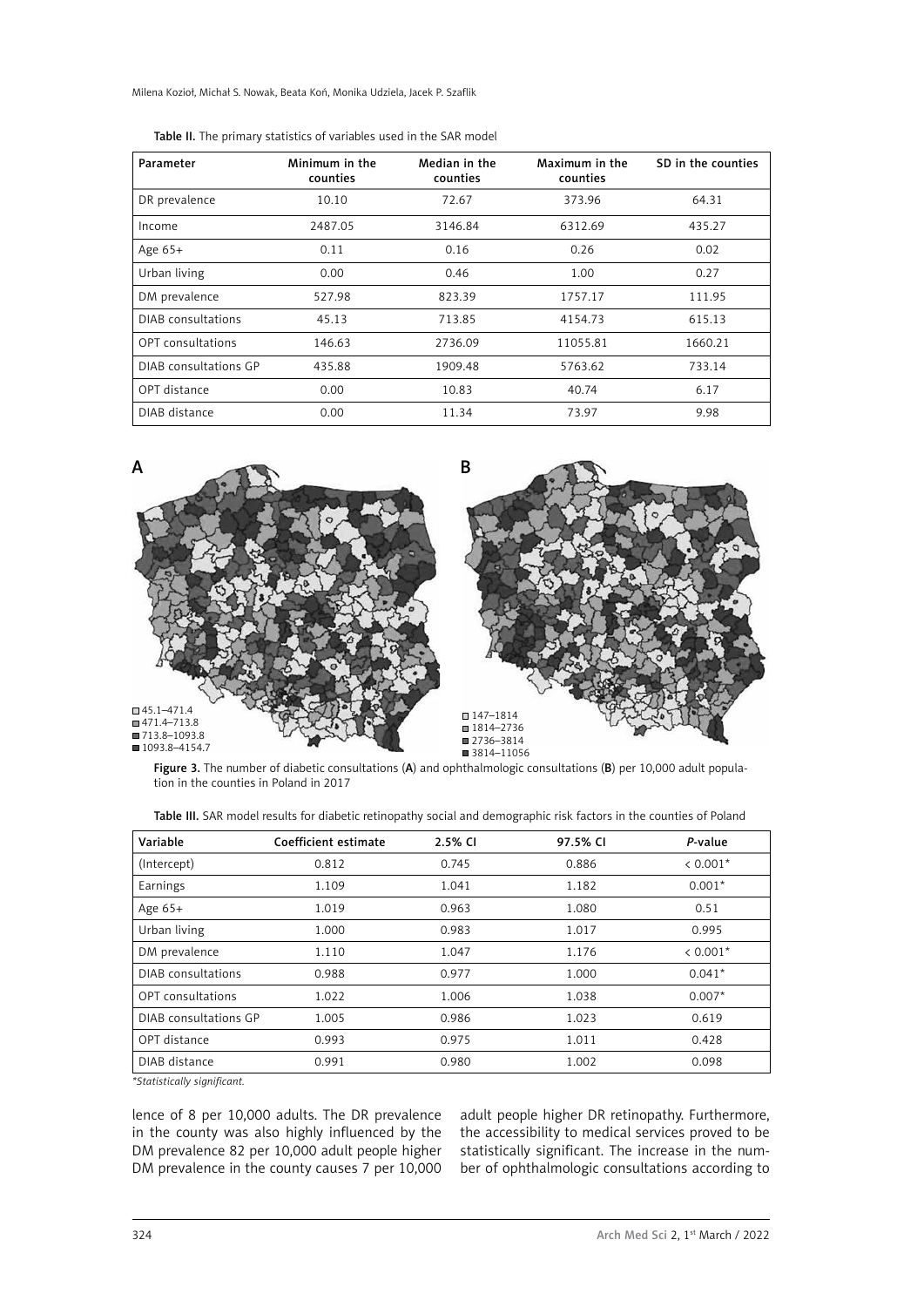the NHF database per 10,000 adults in a county of 10% of median (273) resulted in an increase of 2.2% of the DR prevalence median (1.6 per 10,000 adults). On the other hand, limited access to the diabetic service had the effect of decreased occurrence of DR in the counties. The goodness of the model was verified with  $R^2$ , which was equal to 0.21.

## Discussion

The vascular (micro- and macroangiopathy) complications of DM are the main cause of morbidity and mortality among the DM population. These complications, such as blindness, chronic renal insufficiency, and amputation of the lower limb, lead to increased mortality rates. In addition, DM is an important risk factor for the onset of Alzheimer's disease, cognitive functional decline, and reduced health-related quality of life [5, 6]. The application of spatial analytical methods is common among studies concerning the distribution of occurrence of both contiguous and non-contiguous diseases [13, 17–19]. However, the authors did not find any study focusing on spatial analysis of diabetic retinopathy on the national level. This study is based on the overall population of Poland in the year 2017 and presents the geographical characteristics of the prevalence of diabetic retinopathy and co-existing social, demographic, and systemic factors on the county level. The given score of the Moran Index (0.18, *p* < 0.01) indicates that the null hypothesis of complete randomness of the distribution of DR prevalence in Poland is rejected, and it suggests the presence of cluster patterns. The high DR prevalence occurred in the south-west part of Poland, where hotspot counties have been noted. The low DR prevalence occurred mainly in the centre of Poland. The SAR model analyses revealed that the most influential factor on DR prevalence in the counties was DM prevalence, which in Poland is also not random (*I* = 0.21, *p* < 0.01). In addition, in 2017, relatively lower values of DM prevalence were seen in the eastern part of the country in comparison to the western part. The analysis of the SAR model also showed that average income was the most significant socioeconomic factor for the occurrence of DR in the counties. A higher level of average income resulted in a higher prevalence of DR in the counties of Poland. In contrast, the results of a study from the United Kingdom showed that socioeconomic deprivation was associated with increased DR prevalence in patients with type 1 DM. However, this association was not confirmed in patients with type 2 DM [27]. The results of another showed that in Spain socioeconomic status was not significantly associated with DR [28]. However, the multicentre EURODIAB IDDM Complications study showed a higher prevalence of proliferative DR in men with lower educational qualifications compared with those with a higher level of education [29]. The analysis of the socioeconomic status and global diabetes prevalence showed that diabetes prevalence rises with increasing socioeconomic status in developing countries, and this is reversed in developed countries [30]. Although Poland is a middle-income country [31], the Polish pattern of DR and DM prevalence is similar to that found in developing countries. In our study, DR prevalence in the counties was not significantly associated with place of residence, which was in agreement with the results of the study from the United Kingdom, which showed that distance to medical services was not associated with attendance of DR screening [32]. When it comes to the variables describing access to the medical service, a higher number of ophthalmological consultations has the effect of increased occurrence of DR in the counties. The regions with a greater number of ophthalmologic consultations per population are characterized by a greater number of ophthalmologists. This, in turn, indicates that the DR diagnoses are made less often in counties with limited access to ophthalmologists, which agrees with the results of previous studies from the United Kingdom [27]. However, the higher number of consultations in diabetes specialists influences the decreased DR prevalence, the number of diabetic consultations in General Practitioners (GPs) does not affect the DR occurrence in the counties. It shows the differences in the effectiveness of diabetic care in GPs and in diabetic specialists. In Poland, there are counties where the number of diabetic consultations is exceptionally low and high, which indicates great inequalities in diabetic healthcare in the country. Knowing the hotspot and low-spot locations of DR prevalence could influence the prevention program of DR. One of the possible actions that can improve the access of DM patients to ophthalmologists is the introduction of telemedicine. In the aspect of DR, telemedicine-based screening of DM patients incorporating artificial intelligence technology has the potential to facilitate more widespread and cost-effective screening, particularly in low- and middle-income countries. Early results showed high diagnostic sensitivity and specificity of such systems in DR screening programs in many countries [33–35].

The limitations of the study concern mostly the data used. NHF data include information provided for all insured people in Poland (in 2017 approx. 89% of the whole population). The data does not include information about medical services and drugs purchased by non-insured people and outof-pocket finances. However, such mistakes prob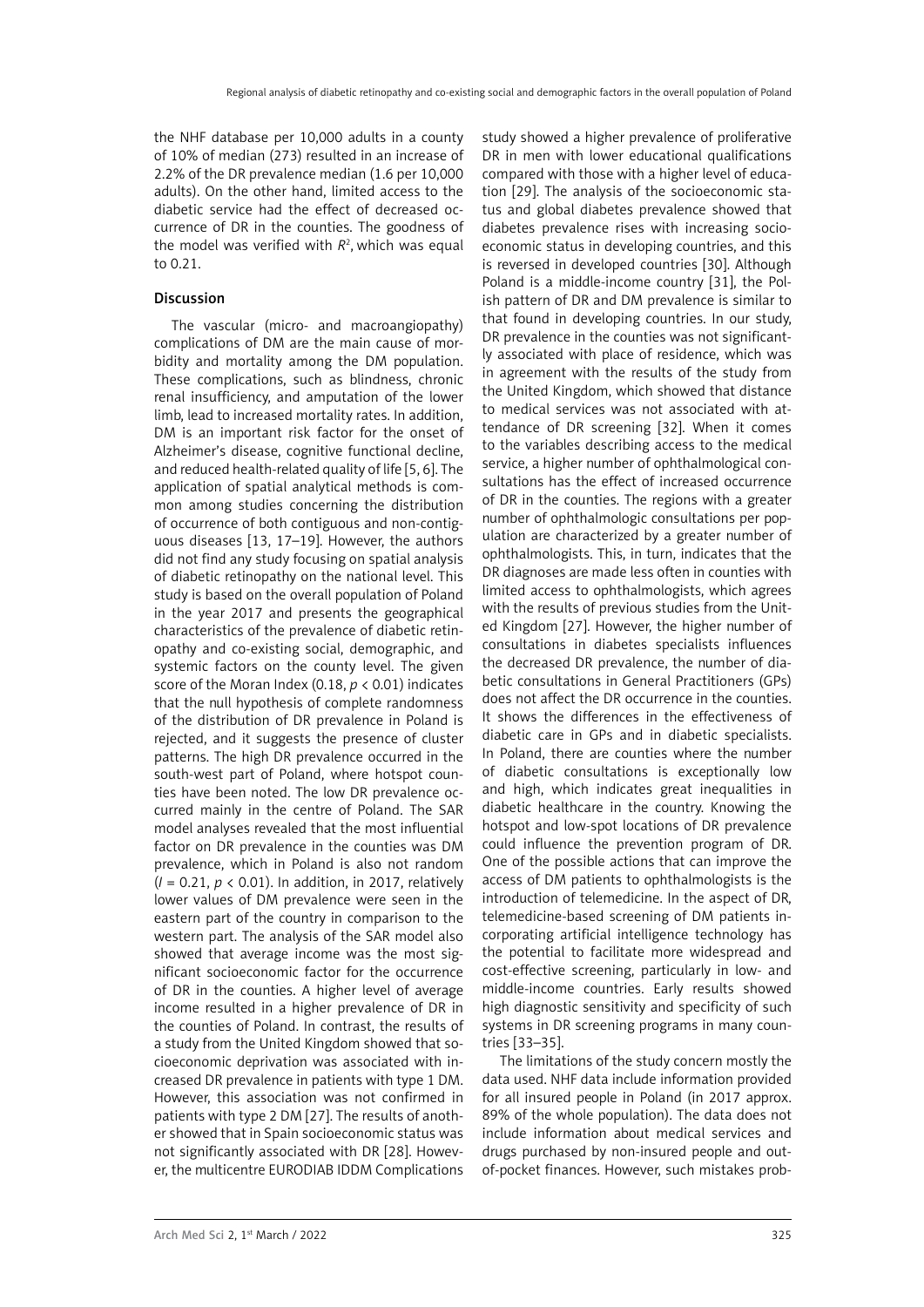ably had only a minor impact on the study findings, because non-insured people are rather poor and do not purchase a lot of medical services in Poland. The population size and national recruitment are the most important strengths of the present study.

In conclusion, geographic information systems with spatial analytical methods are helpful in the study of health status and health care delivery. All social, economic, environmental, and genetic factors may have spatial distributions influencing the prevalence of a particular disease. Our study showed statistically significant differences in the prevalence of DR and DM in the overall population of Poland in the years 2013–2017 on the regional level. This is the first nationwide study of DR in Central Europe on such a low administrative level. The presented results indicate that high DR prevalence occurred in the south-west part of Poland and low DR prevalence occurred mainly in the centre of Poland. The analyses of co-existing social, demographic, and systemic factors revealed that the level of income and access to ophthalmologic and diabetic services are crucial in DR prevalence.

#### Conflict of interest

The authors declare no conflict of interest.

#### R e f e r e n c e s

- 1. Cho NH, Shaw JE, Karuranga S, et al. IDF Diabetes Atlas: Global estimates of diabetes prevalence for 2017 and projections for 2045. Diabetes Res Clin Pract 2018; 138: 271-81.
- 2. Khanam PA, Hoque S, Begum T, Habib SH, Latif ZA. Microvascular complications and their associated risk factors in type 2 diabetes mellitus. Diabetes Metab Syndr 2017; 11 Suppl 2: S577-81.
- 3. Maric-Bilkan C. Sex differences in micro- and macro-vascular complications of diabetes mellitus. Clin Sci 2017; 131: 833-46.
- 4. Kayar Y, Agin M. The relationship between demographic and anthropometric characteristics and diabetic complications and number of hospitalizations in hospitalized diabetic patients. Arch Med Sci Civil Dis 2019; 4: e7-15.
- 5. Navarro-Flores E, Pérez-Ros P, Martínez-Arnau FM, Julían-Rochina I, Cauli O. Neuro-psychiatric alterations in patients with diabetic foot syndrome. CNS Neurol Disord Drug Targets 2019; 18: 598-608.
- 6. Navarro-Flores E, Cauli O. Quality of life in individuals with diabetic foot syndrome. Endocr Metab Immune Disord Drug Targets 2020; 20: 1365-72.
- 7. Antonetti DA, Klein R, Gardner TW. Diabetic retinopathy. N Engl J Med 2012; 366: 1227-39.
- 8. Duh EJ, Sun JK, Stitt AW. Diabetic retinopathy: current understanding, mechanisms, and treatment strategies. JCI Insight 2017; 2: e93751.
- 9. Flaxman SR, Bourne RRA, Resnikoff S, et al.; Vision Loss Expert Group of the Global Burden of Disease Study. Global causes of blindness and distance vision impairment 1990–2020: a systematic review and meta-analysis. Lancet Glob Health 2017; 5: e1221-34.
- 10. Sabanayagam C, Yip W, Ting DS, Tan G, Wong TY. Ten emerging trends in the epidemiology of diabetic retinopathy. Ophthalmic Epidemiol 2016; 23: 209-22.
- 11. Liew G, Wong VW, Ho IV. Mini review: changes in the incidence of and progression to proliferative and sight-threatening diabetic retinopathy over the last 30 years. Ophthalmic Epidemiol 2017; 24: 73-80.
- 12. Cheloni R, Gandolfi SA, Signorelli C, Odone A. Global prevalence of diabetic retinopathy: protocol for a systematic review and meta-analysis. BMJ Open 2019; 9: e022188.
- 13. Rosenberg MS, Sokal RR, Oden NL, DiGiovanni D. Spatial autocorrelation of cancer in Western Europe. Eur J Epidemiol 1999; 15: 15-22.
- 14. Moore DA, Carpenter TE. Spatial analytical methods and geographic information systems: use in health research and epidemiology. Epidemiol Rev 1999; 21: 143-61.
- 15. Rezaeian M, Dunn G, St Leger S, Appleby L. Geographical epidemiology, spatial analysis and geographical information systems: a multidisciplinary glossary. J Epidemiol Community Health 2007; 61: 98-102.
- 16. Bivand R. e Spatial Dependence: Weighting Schemes, Statistics. Available at: https://cran.r-project.org/web/ packages/spdep/spdep.pdf (accessed February 1, 2020).
- 17. Tewara MA, Mbah-Fongkimeh PN, Dayimu A, Kang F, Xue F. Small-area spatial statistical analysis of malaria clusters and hotspots in Cameroon; 2000–2015. BMC Infectious Diseases 2018; 18: 636.
- 18. Li R, Cheng S, Luo C, et al. Epidemiological characteristics and spatial-temporal clusters of Mumps in Shandong Province, China 2005-2014. Sci Rep 2017; 7: 46328.
- 19. Turnbull BW, Iwano EJ, Burnett WS, Howe HL, Clark LC. Monitoring for clusters of disease: application to leukemia incidence in upstate New York. Am J Epidemiol 1990; 132 (1 Suppl): S136-43.
- 20. Nowak MS, Grabska-Liberek I, Michalska-Małecka K, et al. Incidence and characteristics of cataract surgery in Poland, during 2010-2015. Int J Environ Res Public Health 2018; 15: E435.
- 21. Nowak MS, Grzybowski A, Michalska-Małecka K, et al. Incidence and characteristics of endophthalmitis after cataract surgery in Poland, during 2010-2015. Int J Environ Res Public Health 2019; 16: E2188.
- 22. Central Statistical Office of Poland Data: Available at http://www.stat.gov.pl (accessed February 1, 2020).
- 23. The National Health Fund Data. Available at [http://](http://www.nfz.gov.pl) [www.nfz.gov.pl](http://www.nfz.gov.pl) (accessed February1. 2020).
- 24. Mayer JD. The role of spatial analysis and geographic data in the detection of disease causation. Soc Sci Med 1983; 17: 1213-21.
- 25. Gesler W. The uses of spatial analysis in medical geography: a review. Soc Sci Med 1986; 23: 963-73.
- 26. Osei FB. Current statistical methods for spatial epidemiology: a review. Austin Biom Biostat 2014; 1: 7.
- 27. Low L, Law J, Hodson J, McAlpine R, O'Colmain U, MacEwen C. Impact of socioeconomic deprivation on the development of diabetic retinopathy: a population-based, cross-sectional, and longitudinal study over 12 years. BMJ Open 2015; 5: e007290.
- 28. Larrañaga I, Arteagoitia JM, Rodriguez JL, Gonzalez F, Esnaola S, Piniés JA; Sentinel Practice Network of the Basque Country. Socio-economic inequalities in the prevalence of type 2 diabetes, cardiovascular risk factors and chronic diabetic complications in the Basque Country, Spain. Diabet Med 2005; 22: 1047-53.
- 29. Chaturvedi N, Stephenson JM, Fuller JH. The relationship between socioeconomic status and diabetes control